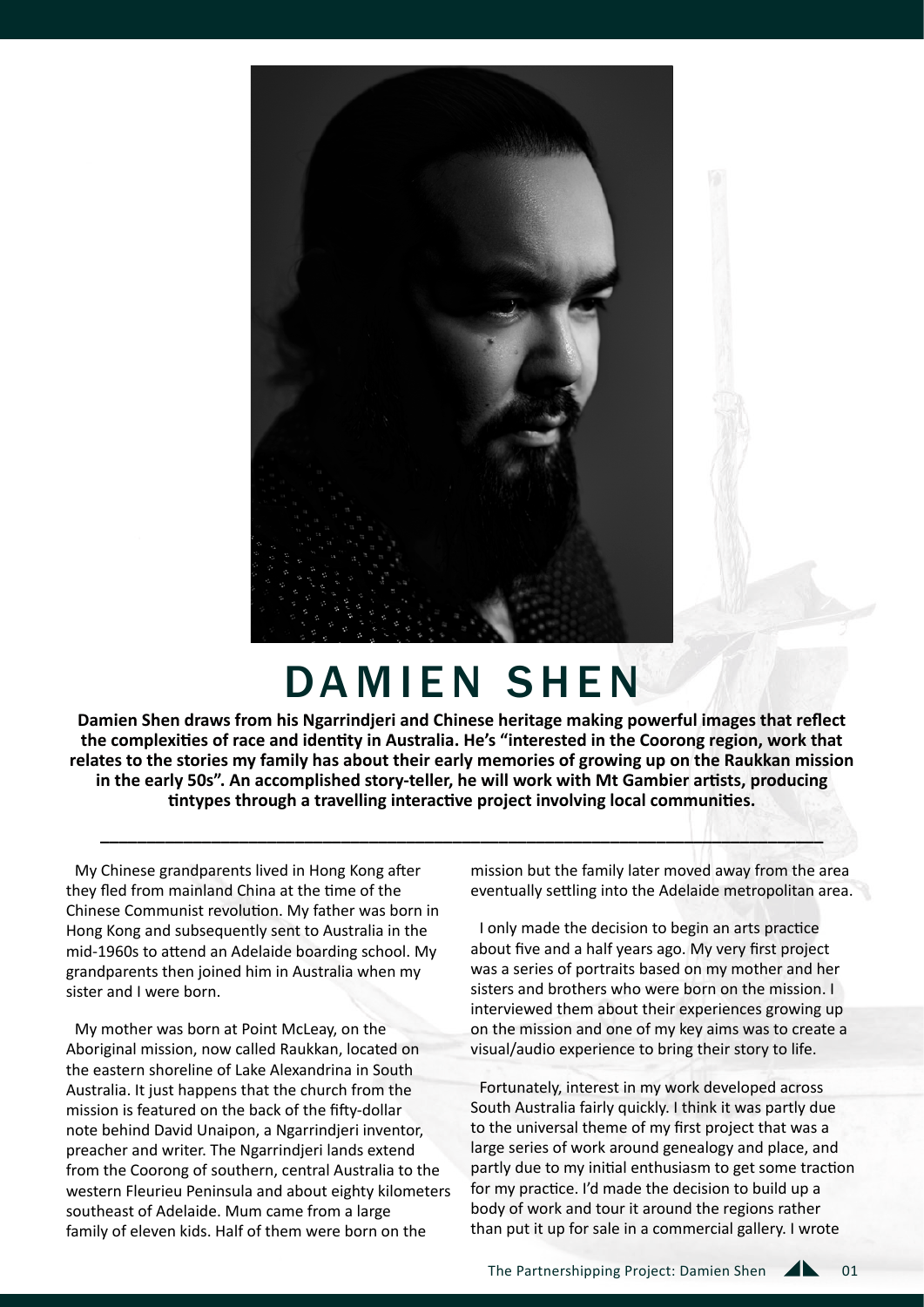to the association of Regional Gallery Directors with a proposal; most of them accepted, and the work was soon on the road and touring. It went to a range of destinations including Tandanya, the Adelaide Festival Centre, Adelaide Town hall, Port Augusta, Port Pirie, Kapunda, Goolwa and Murray Bridge. As part of the tour I ran drawing workshops in most of the communities. The combination of having an exhibition and then engaging the community via drawing workshops worked really well – I really have a soft spot for the regional galleries and the way they bring the local community to the work and the way they're keen to participate in the dialogue.

In the beginning, I had a very basic, unwritten business plan in my mind: don't sell for three years, just focus on making, exhibiting and building my practice. So as things went on, one opportunity led to another and I would just work hard and keep motoring along. However, I think there was a key turning point where I was invited to do the Cicada Press Printmaking Residency at the College of Fine Arts, Sydney. That residency brought together Aboriginal artists from all around the country. I met Tony Albert, Ryan Presley, Dale Harding, Brenda Croft – a lot of artists with whom I felt a close affinity - and all of a sudden, I felt I was in the middle of it, so to speak. There was another really important outcome from that residency: I produced an etching that referenced an anatomical study by the Flemish anatomist and physician, Andreas Vesalius, who was working in the sixteenth century, at the same time connecting it to the dark history of the stolen Ngarrindjeri remains that were sent to a number of European museums to be studied. That particular work, titled 'On the Fabric of the Ngarrindjeri Body', went on to win the Prospect Portraiture Prize and the emerging category of the Blake Prize, both national prizes. Many doors have open since then.

#### **What makes where you live and work different? (to a metropolitan area/to other regions you've experienced). What might make it difficult?**

\_\_\_\_\_\_\_\_\_\_\_\_\_\_\_\_\_\_\_\_\_\_\_\_\_\_\_\_\_\_\_\_\_\_\_\_\_\_\_\_\_\_\_\_\_

In terms of 'art world' considerations, I now consider myself an Australian artist rather than a South Australian artist, as most of the exhibitions I participate in are interstate. Property, transport and daily living costs are lower in Adelaide, and that makes things a bit easier - plus I'm only a one hour plane flight from Melbourne where my dealer is. I think it's important to turn up to certain events in metropolitan towns if I want to plug into the local arts community. But, that being said, there's still that sense of a distance between you and those who live and work in the big metropolitan centres, that leads to a sense of not completely being able to integrate – you end up feeling like a kind of FIFO (Fly In/Fly Out) artist I guess.

I don't tend to think of things as 'challenges' per se – I'm reasonably optimistic and tend to consider multiple angles of approach when I consider the making and business aspects of art. To a large extent my modus operandi in all this has been steered by my grandfather's influence as an entrepreneur. He used to talk to me about basic kinds of approaches and planning techniques when I was a child. The challenges, if you what to call them that, are more to do with life-stage priorities; I'm in my early 40s with a young family, a mortgage, a day job – the whole kit and caboodle - and the biggest part of that life stage is how does one fit everything into a day. The only way I can deal with the squeeze on time and resources is to think everything through very carefully. My time in the studio is limited, so I spend roughly ninety percent of my time on the conceptual development. The final ten percent consists of executing the idea to the best of my ability – and that can be done either by myself or through collaboration with other artists.

## **But are these challenges worthwhile? And what kind of benefits are there?**

I feel happy when I'm making art and my family is happy when the art/work/life trifecta balance is going ok. This is important to me.

### **Do you think your galleries and the artistic communities around them (the artists, designers, arts workers, volunteers) have shaped the local community? To what extent?**

I think Adelaide's creative scene is strong and flourishing. There are tiers of support for local artists, from ARI's (artist-run initiatives) to established commercial galleries and a strong link-up of regional galleries. There's also a group of artists who have established reputations for their work outside Australia and also contribute to the local scene. The SALA (South Australian Living Artists) festival is held every year, and this festival's contribution at the local grass roots level is important too – it drives the confidence of the emerging arts industry as well as showcasing midcareer and established artists.

## **What relationship does 'your' place have to the general scene in metropolitan-focused art in Australia?**

As I mentioned before, I'm considering my art making more in terms of being an Australian artist rather than a 'local' artist as such, but I have the privilege of being able to share my local stories and history. Through the growing interest in my work I've been given a platform from which to speak of these things.

## **Is it cheaper to live in the regions? Do you think it's important to 'get out' and come back in again?**

I live in Adelaide. I guess you could almost call it a region in comparison to the other major cities. It's certainly cheaper to live in Adelaide than many of the other major cities in Australia.

It's important for me to go back into the region where all my history comes from - it's refreshing and re-

## **Where do the other challenges lie?**

The Partnershipping Project: Damien Shen